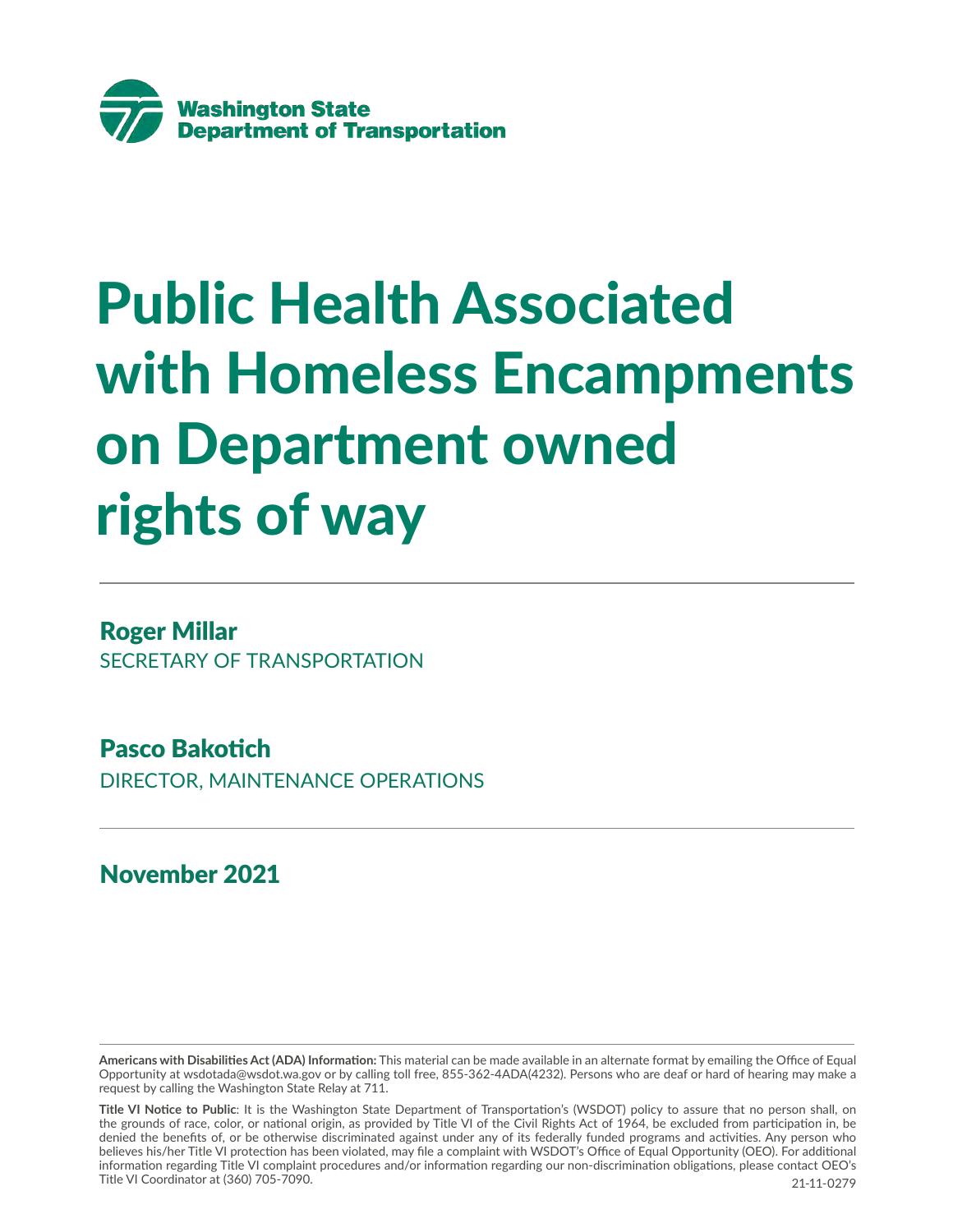The following report provides the department's response to the proviso found in the 2021<br>Transportation Budget, SSB 5165, Section 215 (9), regarding Public Health Association wit<br>Homeless Encampments on department owned ri Transportation Budget, SSB 5165, Section 215 (9), regarding Public Health Association with Homeless Encampments on department owned rights of way.

WSDOT's mission is to provide safe, reliable and cost-effective transportation options to improve communities and economic vitality for people and businesses. While the agency has been tasked with addressing some of the more visible consequences of our state's affordable housing crisis and the resulting homeless encampments, WSDOT is not equipped to resolve the underlying causes of homelessness. As such, our approach to encampments recognizes that WSDOT is but one leg of the stool of services that must be provided to successfully rehome these individuals. The other legs include local agency coordination, social services, and security. Housing, social services including but not limited to healthcare, substance abuse treatment and mental health services are also required for this approach to be successful. Only after the services are provided to unsheltered individuals will WSDOT be able to enter the sites – with security accompaniment – and conduct clean-up of the site.

We appreciate section (a) of the proviso, which asks the department to coordinate with local governments and social service organizations who provide outreach services to find alternative housing and/or treatment options. The proviso also provides resources to be used for debris cleanup along with law enforcement to provide safe and secure transitions during the outreach and cleanup efforts. Given ongoing efforts in Seattle and Tacoma, we believe the goals outlined in this approach could reasonably be expanded to other jurisdictions working to address the challenge of individuals experiencing homelessness on state-owned right of way. To this end, and given the available budget of \$3 million, we are initially working with organizations in specific project locations. Based on interest, and available funding, we would then seek other organizations and jurisdictions who may be interested in working with the department using this partnership approach.

#### SUMMARY OVERVIEWS:

**Vancouver** – The city and local partners have been engaging well and an agreement is currently being drafted. As of the date of this report, there is no estimated dollar amount or timeframe for the completed agreement.

**Douglas County/City of Wenatchee** – The city, county and local partners have been engaging well and an agreement is currently being drafted. As of the date of this report, the estimated dollar amount is \$400,000 and we expect a completed agreement before the end of the year.

Lacey – WSDOT has completed a draft agreement with the city that includes community outreach and enforcement with a placeholder estimate of \$250,000. The draft is currently under review with the city's legal staff and a finalized agreement is expected by the end of November.

Olympia – An agreement is currently being drafted for the Wheeler Street location that includes contracting work through the city for capital improvements/mitigation and solid waste disposal. The city has stated it does not have law enforcement available to them to assign to this particular partnership and there is currently no short term housing available. The current estimate for this site is \$200,000.

Spokane – The city is very interested in a partnership. While progress has been slowed due to their internal hiring and restructuring related to code enforcement, we are anticipating movement before the end of the year. There is currently no estimated dollar amount at this time.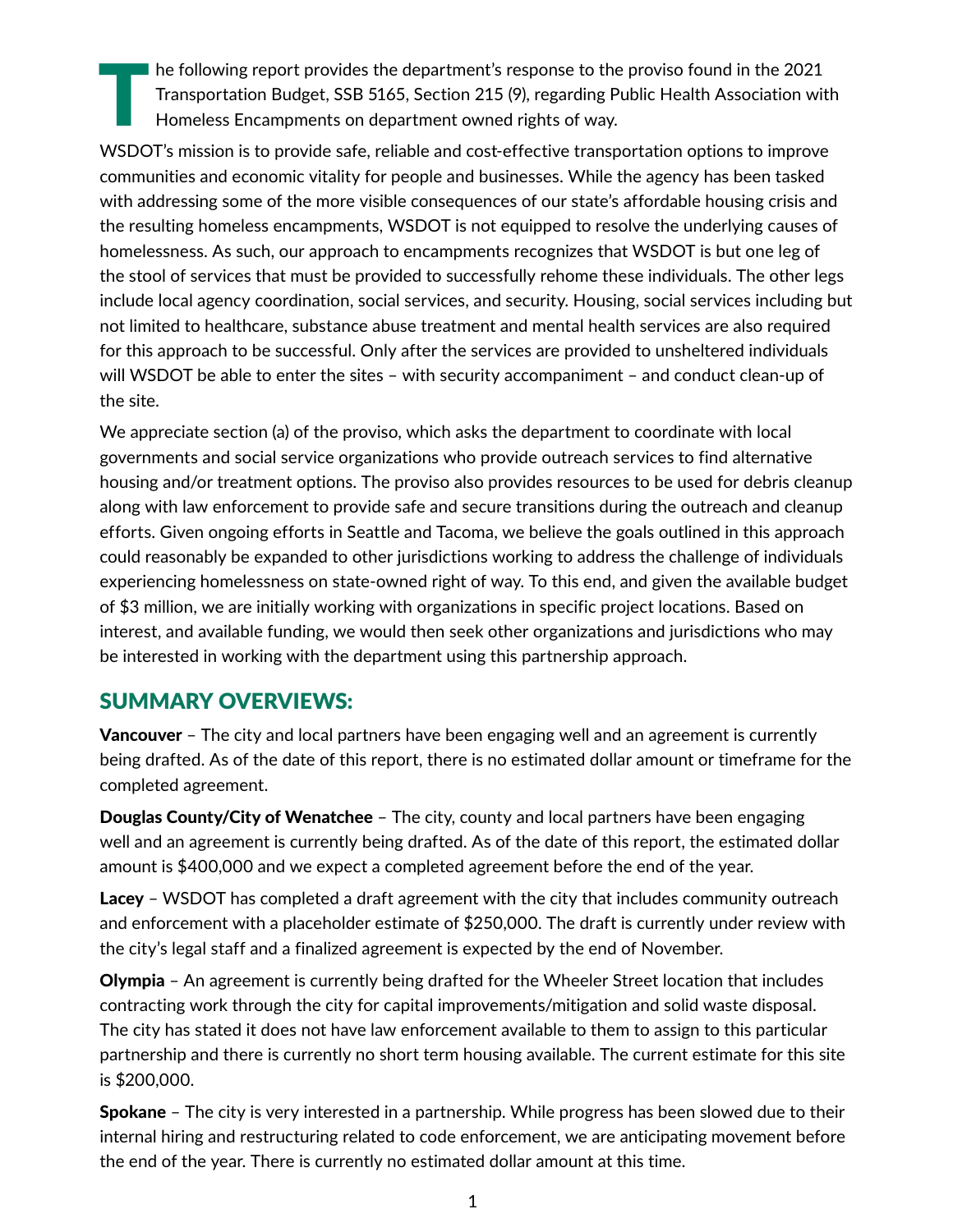As we continue on this path, it is important to note some of the challenges we and our partners face:

- During the pandemic, resources and crews have been stretched more thin and in some cases health officials recommended against removing encampments that don't pose immediate safety concerns in order to avoid dispersing people living there to multiple locations, which would hinder contact tracing if there were any COVID exposures.
- The availability of social services and housing is a necessity to achieving progress but has been an obstacle for some locations. Thurston County, for instance, currently has a 2-3% vacancy rate and is at capacity for mitigation sites. Even when shelter spots are available there are additional barriers to gaining access, such as dependency issues.
- Given recent law enforcement reform and the potential impact of the vaccine mandate, on top of existing staffing challenges, the ability to have the needed security for WSDOT staff has been a large and challenging factor in the process.
- For the last 2 years, the Department of Enterprise Services has been working towards a statewide master contract for homeless encampment cleanup services. This contract would be available to Washington state agencies as well as other eligible purchasers (including cities/ counties) that are impacted by encampments. Unfortunately, the bid process has been delayed due to COVID and amendments to include the vaccine mandate. Currently there is no estimated timeframe for when it will be available for use.

#### RIGHT OF WAY DATA

While WSDOT considers collecting data a vital part of our work, the specific reporting elements and the reporting timelines established in section 9(b) are not feasible and will draw the department's attention and resources away from the coordination effort of social services and site cleanup.

Safety is WSDOT's top priority: the safety of the traveling public, our employees and those experiencing homelessness. WSDOT began documenting the locations of observed encampments in the Maintenance Operations database (HATS) in 2015. These locations were documented during the normal course of maintenance activities, such as inspections or repairs of infrastructure located near the encampments or when reported by constituents. They were not undertaken nor intended as a comprehensive survey or census count, and such work would be outside the scope of current Maintenance Operations activities.

Existing data only includes locations on WSDOT right of way, where evidence of a site or cleanup effort has taken place. WSDOT is not able to do a point in time count, nor do we have much detailed information of size, risk level or emergency hazards posed by each encampment. Often, conditions within a homeless encampment can pose safety risk for our workers, including people experiencing mental health issues, health hazards (including rotting garbage, human waste, biohazardous materials, discarded needles), and stolen or discarded property, which is why WSDOT staff needs the support and coordination with local law enforcement when entering or working in these locations.

While the majority of our inventoried locations are encampments on WSDOT right of way, it is important to note that highway Safety Rest Areas and Park and Ride lots are also seeing a dramatic increase in individuals experiencing homelessness utilizing these areas as long-term living spaces. Given the recent Washington State Supreme Court ruling determining that vehicles individuals use to live in are considered homesteads, there is an additional challenge to enforcement of the time limit rules in place at these locations.

Data currently available to WSDOT staff includes inventoried encampment locations, records of cleanup activities performed at these locations, monitoring observations of these locations and posting notifications to vacate.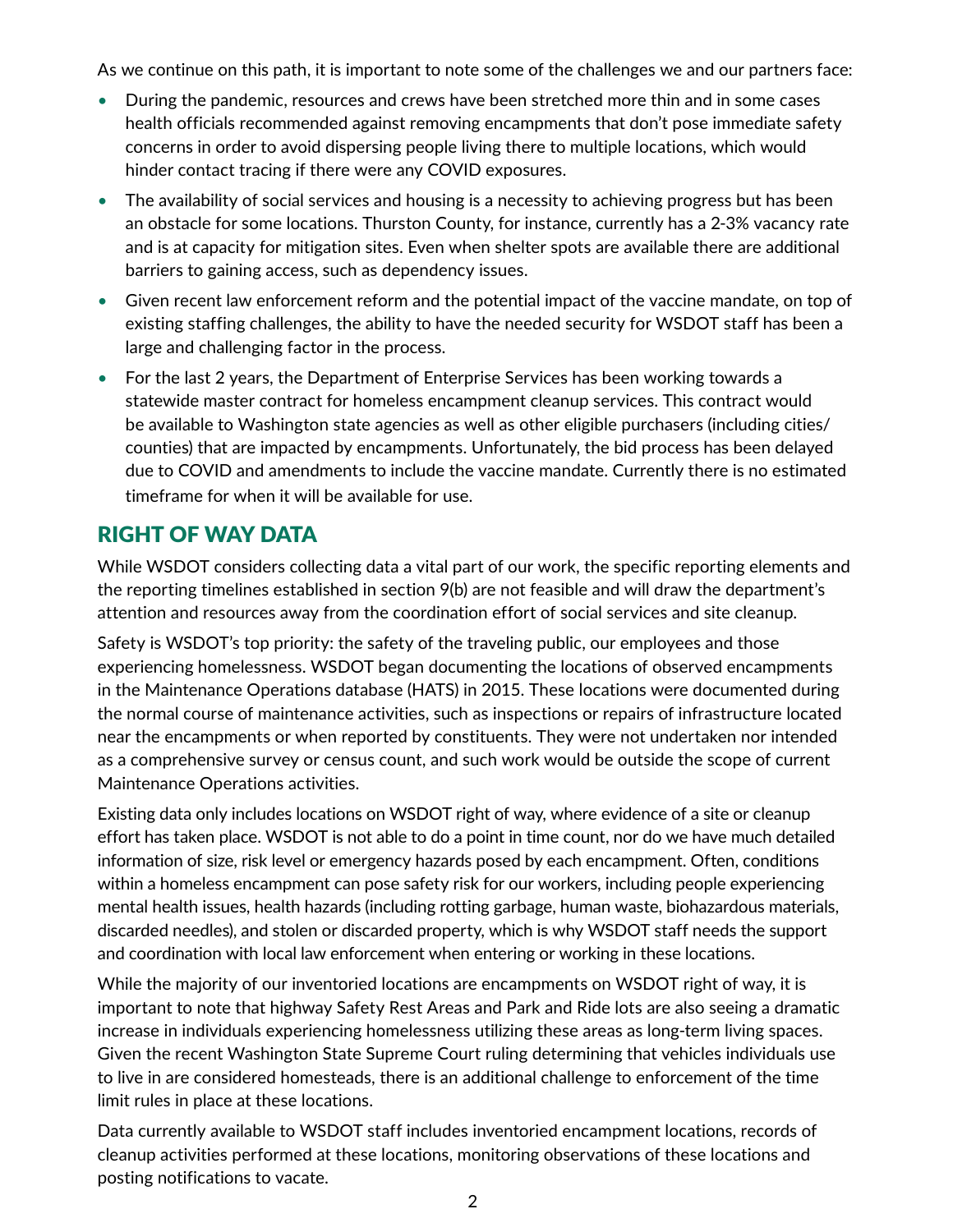# **Map of statewide encampment sites on WSDOT property (September 2021) Map of statewide encampment sites on WSDOT property (September 2021)**



Data reflects encampment sites documented on WSDOT right from way from 2015 to September 2021



#### **Cleanup activities on WSDOT right of way**

\* Number of individual cleanups that have occurred each fiscal year at an inventoried encampment location, some years include multiple cleanups at the same location.

#### **Cleanup activity recorded statistics on WSDOT right of way**

| <b>Fiscal</b><br>Year | <b>Cleanup</b><br><b>Activities</b> | <b>Inventoried</b><br><b>Encampment</b><br><b>Locations</b> | <b>Locations with</b><br><b>Hypodermic</b><br><b>Needles Present</b> | <b>Locations with</b><br><b>Human Waste</b><br>and/or Biohazards<br><b>Present</b> | <b>Hostile Encounters</b><br>with WSDOT Staff<br><b>During Cleanup</b> |
|-----------------------|-------------------------------------|-------------------------------------------------------------|----------------------------------------------------------------------|------------------------------------------------------------------------------------|------------------------------------------------------------------------|
| 2017                  | 279                                 | 214                                                         | 179                                                                  | 178                                                                                | 19                                                                     |
| 2018                  | 531                                 | 371                                                         | 375                                                                  | 390                                                                                | 20                                                                     |
| 2019                  | 488                                 | 337                                                         | 374                                                                  | 357                                                                                | 20                                                                     |
| 2020                  | 503                                 | 350                                                         | 403                                                                  | 366                                                                                | 19                                                                     |
| 2021                  | 474                                 | 287                                                         | 314                                                                  | 308                                                                                | 22                                                                     |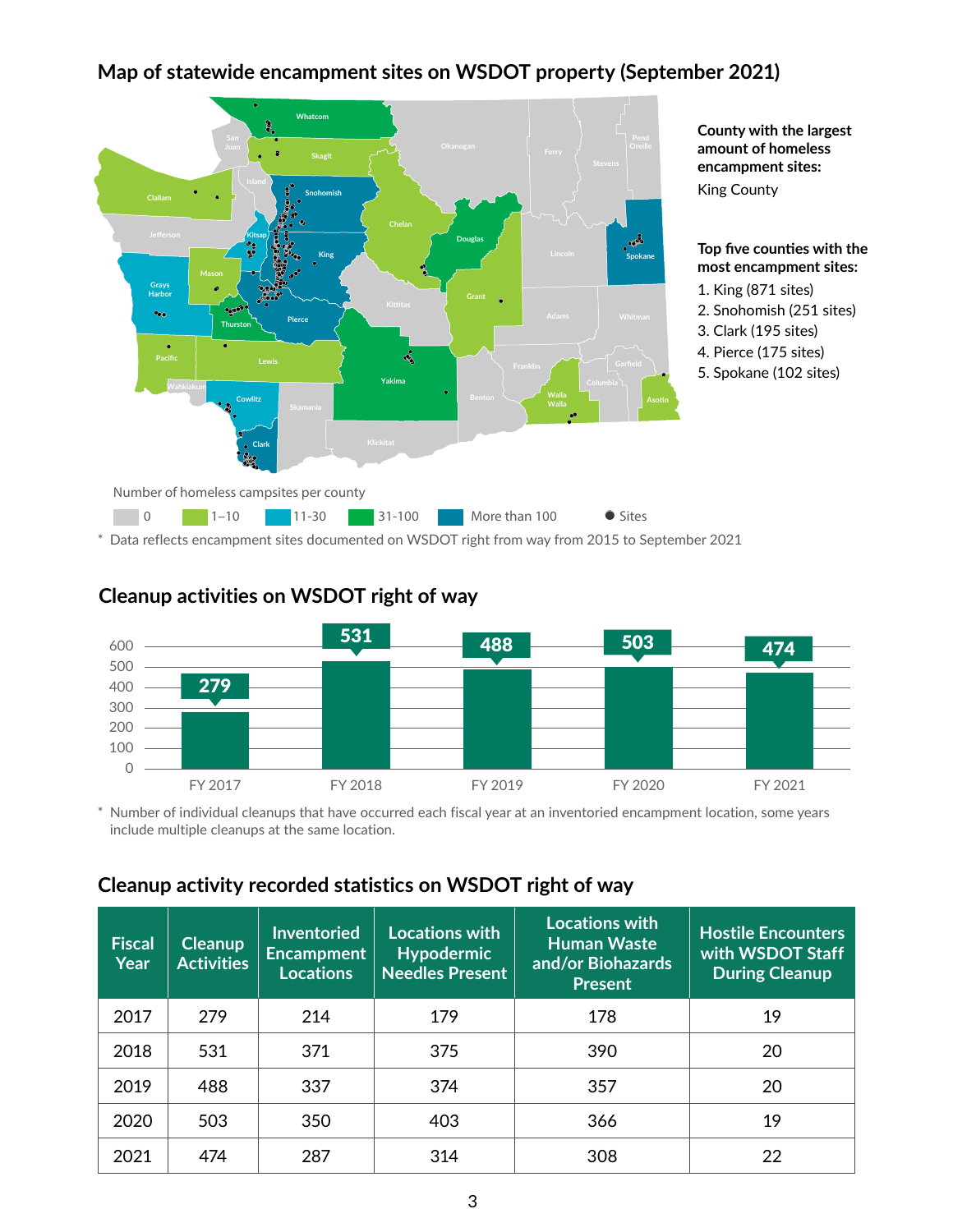#### **Monitoring activities on WSDOT right of way**



\* Number of individual recorded monitoring observations that have occurred at an inventoried encampment location, includes multiple observations at the same location.

#### **Monitoring observations on WSDOT right of way**

| <b>Fiscal</b><br>Year | <b>Monitoring</b><br><b>Observations</b> | <b>Inventoried</b><br><b>Encampment</b><br><b>Locations</b> | <b>Occupied at the Time</b><br>of Observation | <b>Hostile Encounters</b><br>with WSDOT Staff<br><b>During Observation</b> |
|-----------------------|------------------------------------------|-------------------------------------------------------------|-----------------------------------------------|----------------------------------------------------------------------------|
| 2017                  | 828                                      | 182                                                         | 138                                           | 10                                                                         |
| 2018                  | 1384                                     | 259                                                         | 266                                           | 9                                                                          |
| 2019                  | 1490                                     | 322                                                         | 371                                           | 14                                                                         |
| 2020                  | 1561                                     | 410                                                         | 401                                           | 9                                                                          |
| 2021                  | 1094                                     | 329                                                         | 318                                           |                                                                            |





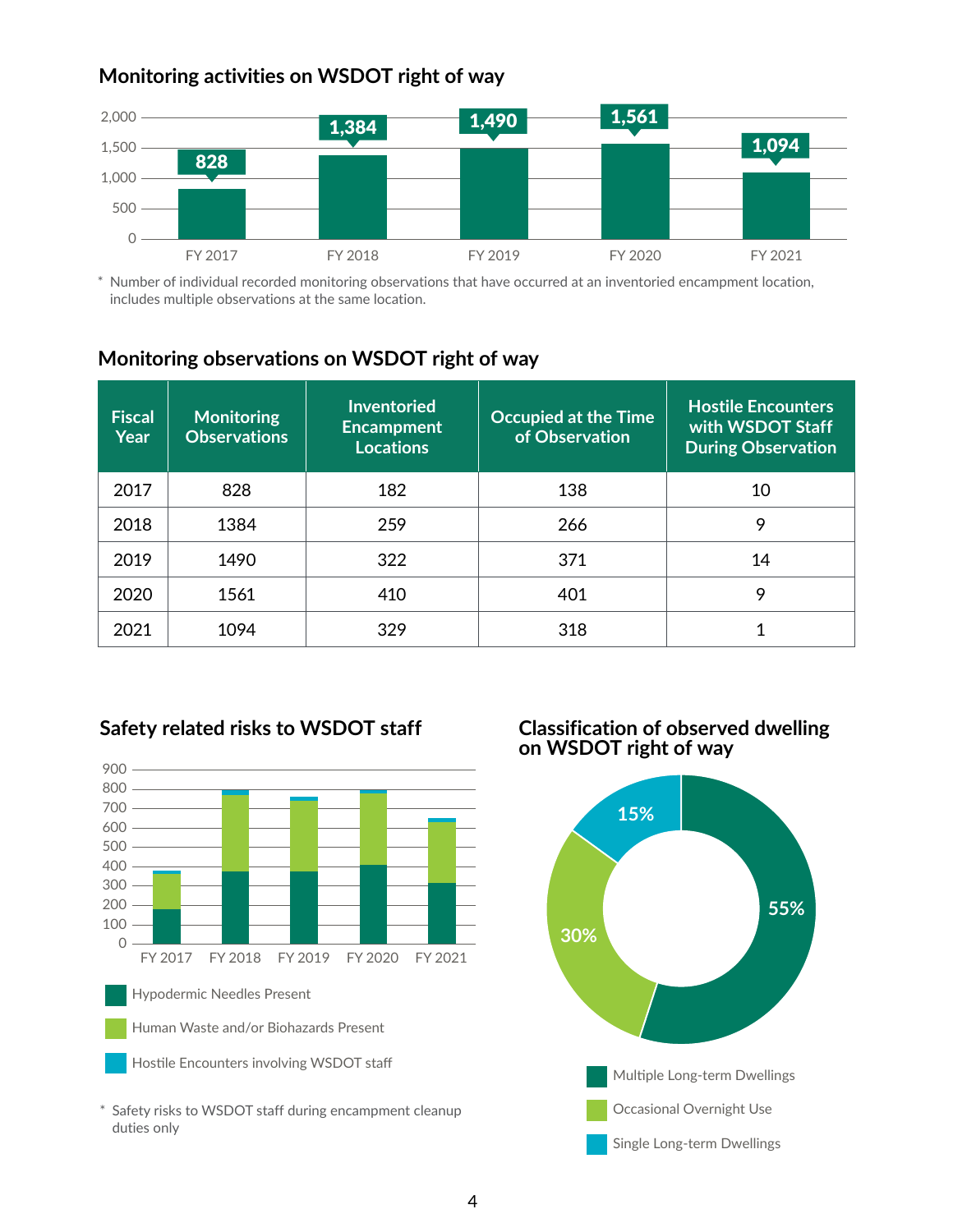

#### **Occasional overnight use: Single long-term dwelling:**



**Multiple long-term dwellings:**



#### **Vacate notification posting statistics on WSDOT right of way**

| <b>Fiscal Year</b> | <b>Posted Activities</b> | <b>Inventoried Encampment</b><br><b>Locations</b> | <b>Hostile Encounters with</b><br><b>WSDOT Staff During Posting</b> |
|--------------------|--------------------------|---------------------------------------------------|---------------------------------------------------------------------|
| 2017               | 191                      | 144                                               | 8                                                                   |
| 2018               | 262                      | 192                                               | 12                                                                  |
| 2019               | 279                      | 202                                               | 38                                                                  |
| 2020               | 172                      | 127                                               | 9                                                                   |
| 2021               | 139                      | 119                                               |                                                                     |

\* Number of individual posting notifications to vacate that have occurred in an inventoried encampment location, includes multiple notifications at the same location.